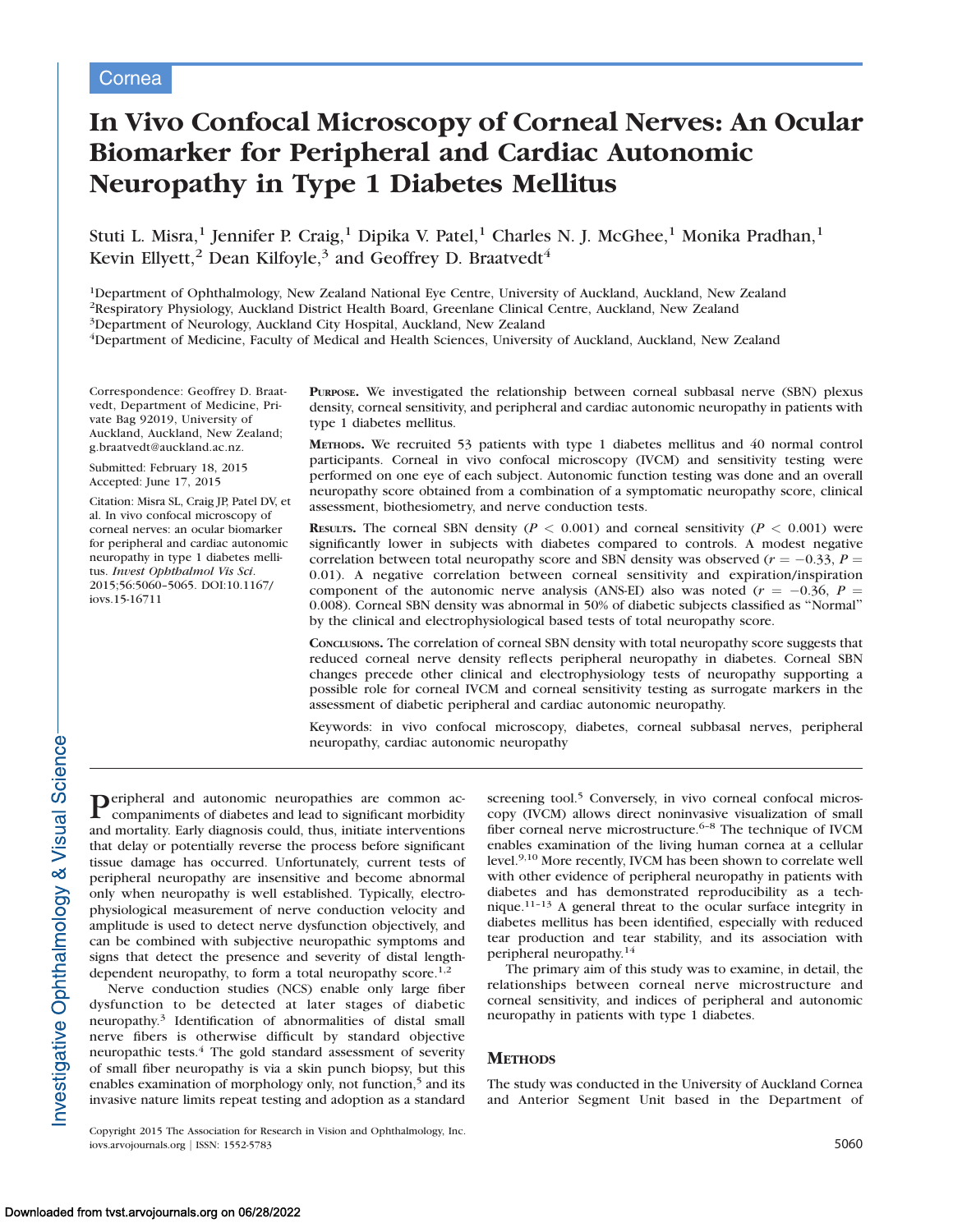Ophthalmology, Greenlane Clinical Centre, Auckland District Health Board, New Zealand. This study adhered to the tenets of the Declaration of Helsinki and ethical approval was granted by the Regional Ethics Committee (NTX/09/12/122).

Adult patients with a history of type 1 diabetes, as described in the expert committee report,<sup>15</sup> ( $n = 207$ ) were identified by a specialist endocrinologist (GB). Of these, 53 fulfilled the inclusion criteria (type 1 diabetes with duration of diabetes > 5 years, age 18–70, no evidence of neuropathy from a cause other than diabetes, and no history of retinal laser therapy for diabetic retinopathy, contact lens wear, ocular trauma, or ocular surgery in both eyes) and provided written, informed consent to participate in the study. We recruited, as controls, 40 healthy subjects with no history of diabetes (and hemoglobin  $A_{1c}$  [Hb $A_{1c}$ ] <5.9%, 41 mmol/mol), by poster advertisements at the University of Auckland and the Department of Ophthalmology, Greenlane Clinical Centre, Auckland District Health Board, New Zealand. None of the patients or controls had a history of contact lens wear, ocular surgery, or trauma in the eye to be examined, or ipsilateral leg amputation. Ocular assessments were performed on the right eye only  $(n = 81)$ , with the exception of individuals with a history of uni-ocular surgery or trauma to the right eye, in which case the left eye ( $n = 12$ ) was examined. A detailed medical history was obtained, including time since diabetes diagnosis, medications used, pack years of smoking, and alcohol use estimated in units/wk.

Laser scanning IVCM was performed on the central cornea with the Heidelberg Retina Tomograph II, Rostock corneal module (Heidelberg Engineering GmBH, Heidelberg, Germany).<sup>7</sup> This clinical technique uses a confocal arrangement to eliminate out-of-focus light, thus, enabling noninvasive optical sectioning of the living human cornea. Each IVCM image represents  $400 \times 400$  µm with a lateral resolution of 2  $\mu$ m and optical section thickness of 4  $\mu$ m. Three high-quality focussed individual images of subbasal nerves (SBNs) were selected, then randomized for subsequent analysis. The SBN density was evaluated by tracing visible nerves with an electronic pen (Wacom Technology Group, Vancouver, BC, Canada) and measuring the total length of nerves per frame with a digital calliper tool (analySIS 3.1; Soft Imaging System, Münster, Germany).<sup>7,8</sup>

The central corneal sensitivity threshold was evaluated by noncontact corneal aesthesiometry or NCCA (Glasgow Caledonian University, Glasgow, UK) using the double staircase method.<sup>16</sup> Only participants with diabetes underwent a peripheral neuropathy assessment, and a total neuropathy score (TNS) was generated from a combination of the symptomatic neuropathy score, clinical neuropathic assessment by an experienced neurologist (DK), biothesiometry (quantitative sensory testing) and NCS.<sup>1</sup> The brief and validated, questionnaire, of three questions, asked participants about numbness, pain, and sensitivity in their extremities. Administration of the questionnaire was followed by a clinical examination of peripheral nerves. The vibration threshold of the nerves of the feet was established using a Biothesiometer (Biomedical Instrument Company, Newbury, OH, USA) before the final test of NCS.17 An overall score then was summated with a possible maximum TNS score of 40. A score of more than 1 was considered abnormal. Cardiovascular autonomic nervous system (CAN) assessment evaluated heart rate variability and reflex responses during resting, breathing, paced breathing (including expiration/inspiration ratio, or ANS-EI), Valsalva maneuver, and the orthostatic response. The data obtained from these responses were compared to reference data obtained from normal subjects (unpublished local data) and a correlation score was created. Digital images of the central and peripheral retina were captured using a nonmydriatic retinal

TABLE 1. Demographics of Patients With Type 1 Diabetes and Controls

|                        | <b>Patients</b> | Controls        | <b>ANOVA</b><br>P Values |
|------------------------|-----------------|-----------------|--------------------------|
| Demographics           |                 |                 |                          |
| Subjects, n            | 53              | 40              |                          |
| M:F ratio              | 26:27           | 17:23           |                          |
| Age, y                 | $48.6 \pm 11.8$ | $44.3 \pm 14.7$ | 0.12                     |
| BMI, $kg/m2$           | $26.9 \pm 4.6$  | $25.0 \pm 3.8$  | 0.03                     |
| Smoking history,       |                 |                 |                          |
| pack y                 | $4.2 \pm 10.3$  | $1.7 \pm 1.0$   | < 0.001                  |
| Alcohol units/wk       | $3.8 \pm 2.3$   | $2.1 \pm 0.2$   | < 0.001                  |
| $HbA_{1c}$ , %         | $7.8 \pm 3.2$   | $5.4 \pm 0.2$   | < 0.01                   |
| $HbA_{1c}$ mmol/mol    | $61 \pm 12$     | $35 \pm 2$      |                          |
| Mean DM Duration, y    | $25.8 \pm 11.3$ |                 |                          |
| $<10, n=5$             |                 |                 |                          |
| 10-20, $n = 10$        |                 |                 |                          |
| $21-30, n = 22$        |                 |                 |                          |
| $>30, n = 16$          |                 |                 |                          |
| Corneal subbasal nerve |                 |                 |                          |
| density, $mm/mm2$      | $11.04 \pm 3.8$ | $21.17 \pm 4.2$ | < 0.001                  |
| Corneal sensitivity    |                 |                 |                          |
| threshold, mBAR        | $1.3 \pm 1.3$   | $0.2 \pm 1.3$   | < 0.001                  |
| Diabetic retinopathy   |                 |                 |                          |
| Grade, No. (%)         |                 |                 |                          |
| Nil                    | 32(60.3)        |                 |                          |
| Mild                   | 11(20.7)        |                 |                          |
| Moderate               | 10(18.8)        |                 |                          |
| Severe                 | 0(0)            |                 |                          |
| Neuropathy score       |                 |                 |                          |
| <b>TNS</b>             | $5.3 \pm 5.1$   |                 |                          |
| Symptoms               | $0.5 \pm 0.9$   |                 |                          |
| Clinical               | $1.1 \pm 1.7$   |                 |                          |
| Biothesiometry         | $0.8 \pm 1.4$   |                 |                          |
| <b>NCS</b>             | $2.7 \pm 2.8$   |                 |                          |

The mean values of corneal SBN density (mm/mm2) and CST (mBAR) in patients with type 1 diabetes and control subjects also are stated. Data are mean  $\pm$  SD. Patients, type 1 diabetes; BMI, body mass index; TNS, total neuropathy score; NCS, nerve conduction study.

camera (Non-Mydriatic Retinal Camera DR-DGi; Canon, Inc., Melville, NY, USA) for diabetic retinopathy grading by an independent, fellowship-trained, medical retina specialist (MP). The grading was based on the Early Treatment Diabetic Retinopathy Study research group (ETDRS) scale.<sup>18</sup>

The Shapiro-Wilk test was performed to confirm normality of the data distributions for those with diabetes. In collaboration with a biostatistician, and on the basis of previously reported data,<sup>7</sup> a power calculation for this study determined a sample size of 50 patients and 40 controls was required to detect a difference between the groups, with 80% power and 95% confidence. One-factor ANOVA was performed to determine the statistical difference between the groups. A Pearson correlation (2-tailed) analysis was applied to determine the relationship between variables. A  $P$  value of  $\langle 0.05 \rangle$  were considered significant. Data are presented as means  $\pm$  SD.

### **RESULTS**

Patient demographics describing sex, age, body mass index (BMI), duration of diabetes, smoking history (pack years), alcohol history as units/wk,  $HbA_{1c}$ , and severity of diabetic retinopathy are documented in Table 1. We studied 53 patients with type 1 diabetes (26 male and 27 female), with a mean age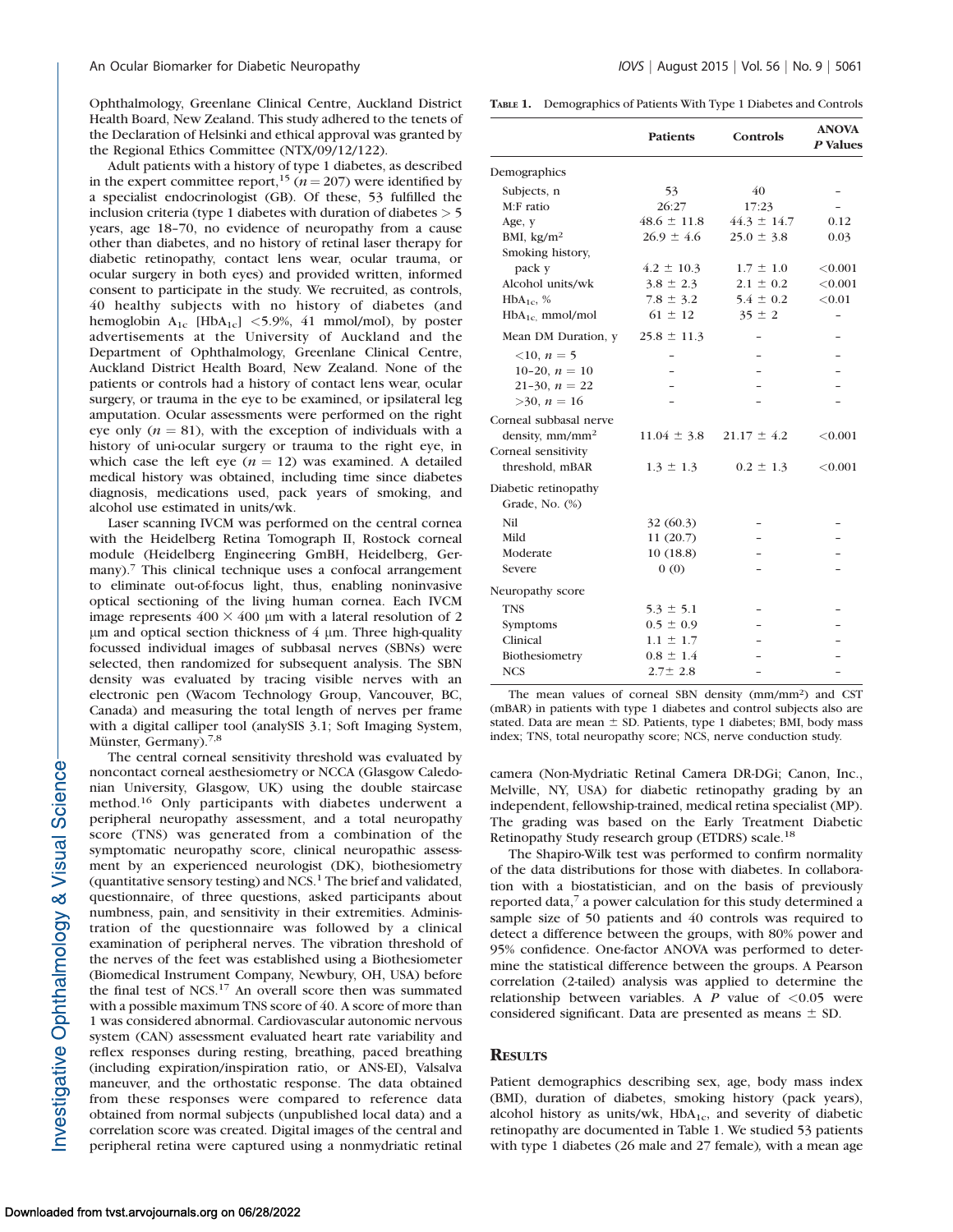

FIGURE 1. Representative in vivo confocal images showing the corneal SBN plexus of (a) a 47-year-old female control subject and (b) a 45-year-old female with 30-year history of DM. Scale bar: 100 µm.

of  $48 \pm 11$  years (age range, 19-70 years). The mean duration since diabetes diagnosis was  $26 \pm 11$  years. Mean data from neuropathic assessments also are presented in Table 1. An agematched cohort of 40 controls (17 male and 23 female) with an age range of 22 to 73 years, with a mean age of  $44 \pm 14$  years, and no previous ophthalmic history or contact lens wear, were assessed for comparison. The control and patient group were age-matched ( $P = 0.12$ ).

Significantly lower corneal sensitivity (higher threshold to sensation) compared to controls ( $P < 0.0001$ ) was noted in those with diabetes (Table 1). Typical IVCM images of the SBN plexus from a normal control subject and from a patient with type 1 diabetes are shown in Figure 1. Participants with diabetes had a significantly lower SBN density compared to healthy controls ( $P < 0.0001$ ; Table 1, Fig. 2). The corneal SBN density showed an inverse correlation with total neuropathy score  $(r = -0.33, P = 0.01;$  Fig. 3), neuropathy symptoms  $(r =$  $-0.34$ ,  $P = 0.01$ ), and nerve conduction velocity ( $r = -0.34$ ,  $P =$ 0.01). Of patients with diabetes, 60% had no active retinopathy, 21% had mild, and 19% moderate retinopathy.

Pearson correlation analysis of BMI did not correlate with the neuropathy scores or ocular assessments. Longer disease duration showed modest correlation with total neuropathy



FIGURE 2. A data point graph displaying separation in corneal SBN density between control participants (control,  $21.17 \pm 4.2$  mm/mm<sup>2</sup>) and patients with type 1 diabetes (DM,  $11.0 \pm 3.8$  mm/mm<sup>2</sup>; P < 0.0001).

score ( $r = 0.33$ ,  $P = 0.01$ ), clinical neuropathy assessment score  $(r = 0.27, P = 0.04)$ , and nerve conduction velocity  $(r = 0.34, P)$  $= 0.01$ ). Elevated HbA<sub>1c</sub> was associated with higher smoking score ( $r=0.29$ ,  $P=0.03$ ), total neuropathy scores ( $r=0.30$ ,  $P=$ 0.03), and neuropathy clinical assessment ( $r = 0.38$ ,  $P = 0.004$ ). Pack years of smoking was associated with greater TNS ( $r =$ 0.47,  $P < 0.001$ ; Table 2). Hemogobin  $A_{1c}$  was associated with diabetic retinopathy grading ( $r = 0.46$ ,  $P = 0.001$ ), as were NCSclinical ( $r = -0.32$ ,  $P = 0.02$ ) and ANS-EI ( $r = -0.40$ ,  $P = 0.003$ ) scores.

There was an inverse correlation between corneal sensitivity threshold (CST) and corneal SBN density, which was statistically significant ( $r = -0.36$ ,  $P = 0.008$ ). The clinical component of NCS also showed a positive correlation with corneal sensitivity ( $r = 0.31$ ,  $P = 0.02$ ).

Autonomic function assessment was performed successfully on 52 participants with diabetes; data from one participant could not be analyzed due to excessive ectopy. A total of 19



FIGURE 3. A dot plot elucidating association between corneal SBN density (mm/mm<sup>2</sup>) and TNS  $(r = -0.33)$  in patients with type 1 diabetes.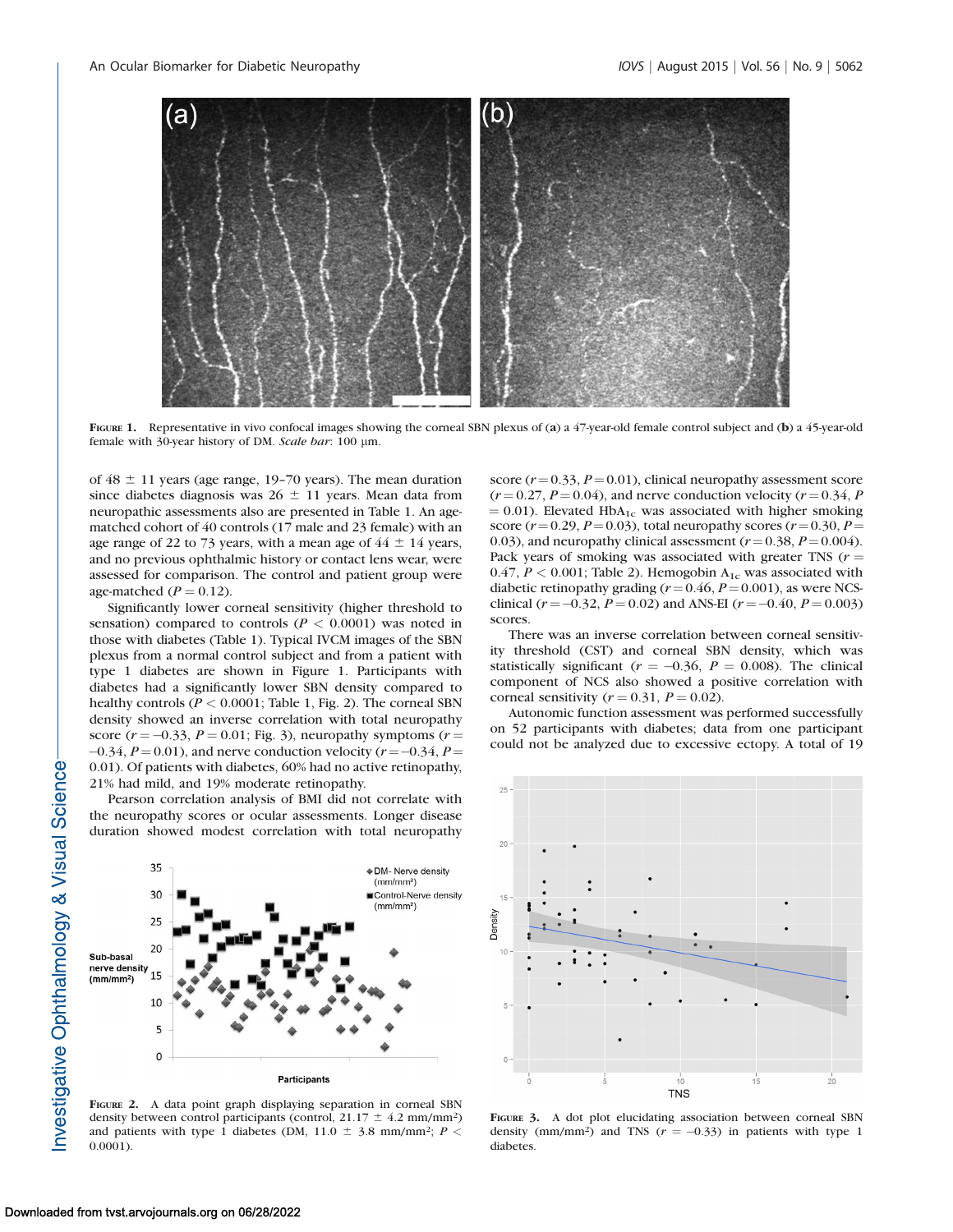TABLE 2. Pearson Correlation Analysis Between Smoking (Pack Years), HbA<sub>1c</sub>, Corneal Sensitivity (mBAR), SBN Densities (mm/mm<sup>2</sup>), and TNS

|                              | Correlation,<br>r Values | Significance,<br>P Values |
|------------------------------|--------------------------|---------------------------|
| Smoking score vs. $HbA_{1c}$ | $0.29*$                  | 0.03                      |
| Smoking score vs. TNS        | 0.47 <sup>†</sup>        | < 0.001                   |
| $HbA_{1c}$ vs. TNS           | $0.30*$                  | 0.03                      |
| Corneal sensitivity vs. SBN  | $-0.36\dagger$           | 0.01                      |
| TNS vs. SBN                  | $-0.33*$                 | 0.01                      |

\* Correlation significant at the 0.05 level (2-tailed).

† Correlation significant at the 0.01 level (2-tailed).

patients had a composite score outside the 95% confidence interval derived from 60 normal subjects (unpublished data). There was poor correlation between this measure and corneal SBN density, but corneal sensitivity was noted to be negatively correlated with the ANS-EI  $(r = -0.36, P = 0.008)$ .

## **DISCUSSION**

Currently, nerve electrophysiology, sural nerve, and skin punch biopsy are the gold standards for diagnosing and quantifying diabetic peripheral neuropathy.<sup>5</sup> However, the ability of these tests to detect small nerve fiber damage is limited, and they are invasive, suitable neither for routine diagnostic, nor repeat, testing. In randomized controlled trials, subjective assessments including health surveys canvassing symptoms, mood states, or pain scores are used.<sup>19</sup> Clinical evaluation of diabetic peripheral neuropathy with invasive tests, such as skin punch biopsy, is neither practical for the purpose of routine screening nor as an objective measure in randomized controlled trials to test the efficacy of various treatment strategies.

Unmyelinated C-class and  $A\delta$  small nerve fibers are adversely affected in diabetic peripheral neuropathy leading to hyperesthesia, paraesthesia, and loss of pain and temperature sensation.<sup>20</sup> Small corneal nerve fibers also can be affected at this early stage.<sup>21</sup> These early changes are identified using IVCM, which allows noninvasive detection of small nerve fiber damage in vivo. Under typical physiological conditions, the corneal SBN plexus contributes to a healthy epithelial surface by maintaining corneal sensitivity, normal epithelial metabolism, and by liberating neuropeptides and growth factors.<sup>22</sup> The corneal nerves are known to be affected by diabetes. $11,23$ Changes include a reduction in SBN density, decreased nerve branching, and increased nerve tortuosity, the latter possibly reflecting nerve regeneration in diabetic keratopathy.24–26

The SBN density was markedly reduced in the patients with type 1 diabetes in the current study compared to age-matched controls ( $P < 0.001$ ). Subbasal nerve branching and tortuosity were not considered nor analyzed in the present study due to the previously established lack of reproducibility of these measurements in patients with diabetes.<sup>27</sup> The SBN density is the most sensitive and repeatable measurement of SBN plexus in those with diabetes, and thus was used in the current study.27 However, tandem and slit-scanning confocal microscopes report lower SBN density compared to laser scanning IVCM, which was used in this research.<sup>28</sup>

Corneal sensitivity exhibited an inverse relationship with corneal SBN density in this study ( $r = 0.36$  and  $P = 0.008$ ). Such a decrease in corneal sensitivity in patients with diabetes is unsurprising ( $P < 0.001$ ), since corneal sensitivity in these patients is reported to be 70% sensitive and 75% specific for accuracy.29,30 The decrease in corneal sensitivity and abnormal neural regulation in the diabetic cornea has been recognized to result in delayed epithelial wound healing and recurrent corneal erosions<sup>31</sup> and, potentially, to be valuable as an ophthalmic marker of diabetic peripheral neuropathy.<sup>30</sup> A prospective longitudinal study would significantly aid in cementing IVCM measurement of the SBN plexus as an ophthalmic marker for peripheral neuropathy in diabetes.

The relationship between corneal SBN density and TNS (Fig. 3) illustrates the clinically important feature that corneal SBN density already was abnormal in 50% of patients with diabetes classified as ''Normal'' by the clinical and electrophysiological based tests of total neuropathy score. Analysis of the corneal SBN density, therefore, is likely to be a more sensitive marker of early diabetic neuropathy.

Importantly, the inverse correlation of corneal SBN density with total neuropathy score emphasizes the parallel involvement of the trigeminal (cranial) nerve in the context of diabetic peripheral neuropathy ( $r = -0.33$ ,  $P = 0.01$ ). Interestingly, an independent study of 25 patients with a history of idiopathic small fiber neuropathy also showed significant corneal SBN density damage.<sup>32</sup> It has been suggested that corneal and intraepidermal nerve measurements are significantly lower in patients with painful neuropathy compared to those with painless neuropathy.<sup>33</sup> Not only does IVCM detect the involvement of corneal nerves in patients with diabetic peripheral neuropathy, but in prospective observational studies it has revealed improvements in corneal nerve morphology occurring with better glycemic control.<sup>12,23</sup> Semiautomated analysis of IVCM images previously has shown repeatable results in those with diabetes, $6$  which would make clinical use of the technique more readily accessible.

Although a previous study has shown that reduced corneal SBN density is correlated with worsening diabetic retinopathy, the current study did not identify any significant correlation between retinopathy grading and SBN density, despite the presence of peripheral neuropathy.11 However, it must be noted that patients with retinopathy beyond a moderate level were excluded from this study due to the potential for adverse effects of laser photocoagulation on corneal nerve structure.<sup>34</sup> The observations of the present study are supported by the recent publication by Zhivov et al.,<sup>35</sup> which reported reduced SBN density in patients with peripheral neuropathy, irrespective of the presence of retinopathy. The purely microvascular nature of diabetic retinopathy as opposed to the combined neuropathic and microvascular contribution to peripheral neuropathy could be a possible explanation.36,37

The current study confirmed previously established relationships between elevated  $HbA_{1c}$ , diabetic retinopathy, higher total neuropathy score, and aberrant cardiovascular autonomic control, corroborating the importance of glycemic control.38–41 A greater smoking history correlated with peripheral small fiber neuropathy, CAN, and retinopathy, $40,42$  consistent with previous reports showing that patients with a history of over 30 pack-years are at 3-fold increased risk of developing neuropathy.43

Abnormalities of heart rate variability are regarded as an early sign of CAN. A few studies have reported dysfunctional heart rate variability in patients with diabetes and CAN using the instantaneous cardiac rate-meter.<sup>44,45</sup> Patients with uncontrolled glucose levels are reported to suffer from some degree of neural dysfunction with small fiber neuropathy and CAN.46 We believe this is the first study to explore relationships between CAN, total neuropathy score, retinopathy and corneal SBN damage. Typically, CAN with reduced heart rate variability and parasympathetic loss is observed within 2 years of the diagnosis of type 1 diabetes.<sup>47</sup> Therefore, correlation between total neuropathy score and autonomic nerve abnormality was not surprising. However, the inverse correlation of corneal sensitivity with autonomic nerve analysis is a novel observation. The assessment of this ocular variable could be helpful in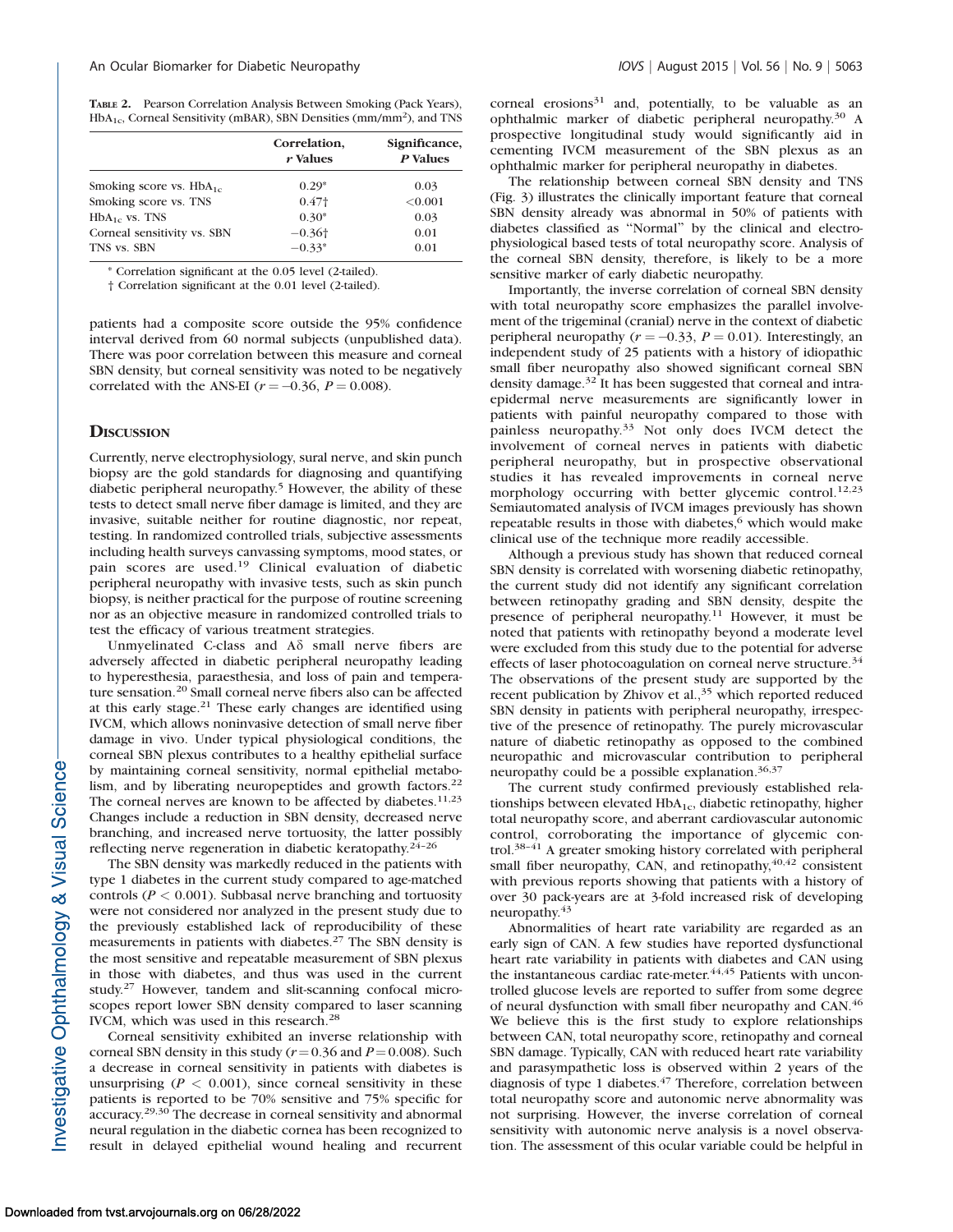predicting cardiac autonomic neuropathy, a feature that may be associated with an increased risk of mortality.<sup>48</sup>

In conclusion, diabetes-related corneal abnormalities, including reduced SBN density and altered corneal sensitivity, occur in parallel with peripheral and cardiac autonomic neuropathy. Both of these ocular parameters, therefore, have a potential role as noninvasive biomarkers for diabetic neuropathy allowing earlier prediction of these microvascular complications. ''At risk'' patients with diabetes who are enlisted for regular diabetic retinal screening programs and are more prone to complications, thus, could benefit with complementary corneal IVCM and corneal sensitivity assessment. Importantly, these noninvasive ocular assessments, as distinct from invasive skin punch biopsies, could also have a valuable role in monitoring the efficacy of novel treatments for ocular as well as peripheral complications of diabetes in randomized controlled trials.

#### Acknowledgments

The authors thank Avinesh Pillai, PhD, from the Department of Statistics, University of Auckland for his input on the statistical analysis, and Anna Van Pomeren for administrative support and data entry.

Supported by Save Sight Society NZ Incorporated, and New Zealand Optometric and Vision Research Foundation (NZOVRF), and by a University of Auckland Doctoral Scholarship and an award from the New Zealand Association of Optometrists (SLM).

Disclosure: S.L. Misra, None; J.P. Craig, None; D.V. Patel, None; C.N.J. McGhee, None; M. Pradhan, None; K. Ellyett, None; D. Kilfoyle, None; G.D. Braatvedt, None

#### References

- 1. Cornblath DR, Chaudhry V, Carter K, et al. Total neuropathy score: validation and reliability study. Neurology. 1999;53: 1660–1664.
- 2. Dyck PJ, Karnes JL, O'Brien PC, Litchy WJ, Low PA, Melton LJ III. The Rochester Diabetic Neuropathy Study: reassessment of tests and criteria for diagnosis and staged severity. Neurology. 1992;42:1164–1170.
- 3. Boulton AJ, Vinik AI, Arezzo JC, et al. Diabetic neuropathies: a statement by the American Diabetes Association. Diabetes Care. 2005;28:956–962.
- 4. Polydefkis M, Hauer P, Griffin J, McArthur J. Skin biopsy as a tool to assess distal small fiber innervation in diabetic neuropathy. Diabetes Technol Ther. 2001;3:23–28.
- 5. England JD, Gronseth GS, Franklin G, et al. Practice Parameter: evaluation of distal symmetric polyneuropathy: role of autonomic testing, nerve biopsy, and skin biopsy (an evidence-based review). Report of the American Academy of Neurology, American Association of Neuromuscular and Electrodiagnostic Medicine, and American Academy of Physical Medicine and Rehabilitation. Neurology. 2009;72:177– 184.
- 6. Efron N, Edwards K, Roper N, et al. Repeatability of measuring corneal subbasal nerve fiber length in individuals with type 2 diabetes. Eye Contact Lens. 2010;36:245–248.
- 7. Patel DV, McGhee CN. Mapping of the normal human corneal sub-basal nerve plexus by in vivo laser scanning confocal microscopy. Invest Ophthalmol Vis Sci. 2005;46:4485–4488.
- 8. Patel DV, McGhee CN. Quantitative analysis of in vivo confocal microscopy images: a review. Surv Ophthalmol. 2013;58:466– 475.
- 9. Niederer RL, Perumal D, Sherwin T, McGhee CN. Age-related differences in the normal human cornea: a laser scanning in vivo confocal microscopy study. Br J Ophthalmol. 2007;91: 1165–1169.
- 10. Tervo T, Moilanen J. In vivo confocal microscopy for evaluation of wound healing following corneal refractive surgery. Prog Retin Eye Res. 2003;22:339–358.
- 11. Messmer EM, Schmid-Tannwald C, Zapp D, Kampik A. In vivo confocal microscopy of corneal small fiber damage in diabetes mellitus. Graefes Arch Clin Exp Ophthalmol. 2010;248:1307– 1312.
- 12. Tavakoli M, Quattrini C, Abbott C, et al. Corneal confocal microscopy: a novel noninvasive test to diagnose and stratify the severity of human diabetic neuropathy. Diabetes Care. 2010;33:1792–1797.
- 13. Misra S, Ahn HN, Craig JP, Pradhan M, Patel DV, McGhee CN. Effect of panretinal photocoagulation on corneal sensation and the corneal subbasal nerve plexus in diabetes mellitus. Invest Ophthalmol Vis Sci. 2013;54:4485–4490.
- 14. Misra SL, Patel DV, McGhee CN, et al. Peripheral neuropathy and tear film dysfunction in type 1 diabetes mellitus. J Diabetes Res. 2014;2014:848659.
- 15. Expert Committee on the Diagnosis and Classification of Diabetes Mellitus. Report of the expert committee on the diagnosis and classification of diabetes mellitus. Diabetes Care. 2003;26(suppl 1):S5–S20.
- 16. Patel DV, Tavakoli M, Craig JP, Efron N, McGhee CN. Corneal sensitivity and slit scanning in vivo confocal microscopy of the subbasal nerve plexus of the normal central and peripheral human cornea. Cornea. 2009;28:735–740.
- 17. Yarnitsky D. Quantitative sensory testing. Muscle Nerve. 1997; 20:198–204.
- 18. Grading diabetic retinopathy from stereoscopic color fundus photographs–an extension of the modified Airlie House classification. ETDRS report number 10. Early Treatment Diabetic Retinopathy Study Research Group. Ophthalmology. 1991;98:786–806.
- 19. Rosenstock J, Tuchman M, LaMoreaux L, Sharma U. Pregabalin for the treatment of painful diabetic peripheral neuropathy: a double-blind, placebo-controlled trial. Pain. 2004;110:628.
- 20. Hossain P, Sachdev A, Malik RA. Early detection of diabetic peripheral neuropathy with corneal confocal microscopy. Lancet. 2005;366:1340–1343.
- 21. Smith AG, Russell J, Feldman EL, et al. Lifestyle intervention for pre-diabetic neuropathy. Diabetes Care. 2006;29:1294–1299.
- 22. Beuerman RW, Schimmelpfennig B. Sensory denervation of the rabbit cornea affects epithelial properties. Exp Neurol. 1980; 69:196–201.
- 23. Tavakoli M, Kallinikos P, Iqbal A, et al. Corneal confocal microscopy detects improvement in corneal nerve morphology with an improvement in risk factors for diabetic neuropathy. Diabet Med. 2011;28:1261–1267.
- 24. Kallinikos P, Berhanu M, O'Donnell C, Boulton AJ, Efron N, Malik RA. Corneal nerve tortuosity in diabetic patients with neuropathy. Invest Ophthalmol Vis Sci. 2004;45:418–422.
- 25. Malik RA, Veves A, Walker D, et al. Sural nerve fibre pathology in diabetic patients with mild neuropathy: relationship to pain, quantitative sensory testing and peripheral nerve electrophysiology. Acta Neuropathol. 2001;101:367–374.
- 26. Mocan MC, Durukan I, Irkec M, Orhan M. Morphologic alterations of both the stromal and subbasal nerves in the corneas of patients with diabetes. Cornea. 2006;25:769–773.
- 27. Hertz P, Bril V, Orszag A, et al. Reproducibility of in vivo corneal confocal microscopy as a novel screening test for early diabetic sensorimotor polyneuropathy. Diabet Med. 2011;28: 1253–1260.
- 28. Erie EA, McLaren JW, Kittleson KM, Patel SV, Erie JC, Bourne WM. Corneal subbasal nerve density: a comparison of two confocal microscopes. Eye Contact Lens. 2008;34:322.
- 29. Murphy PJ, Patel S, Kong N, Ryder RE, Marshall J. Noninvasive assessment of corneal sensitivity in young and elderly diabetic